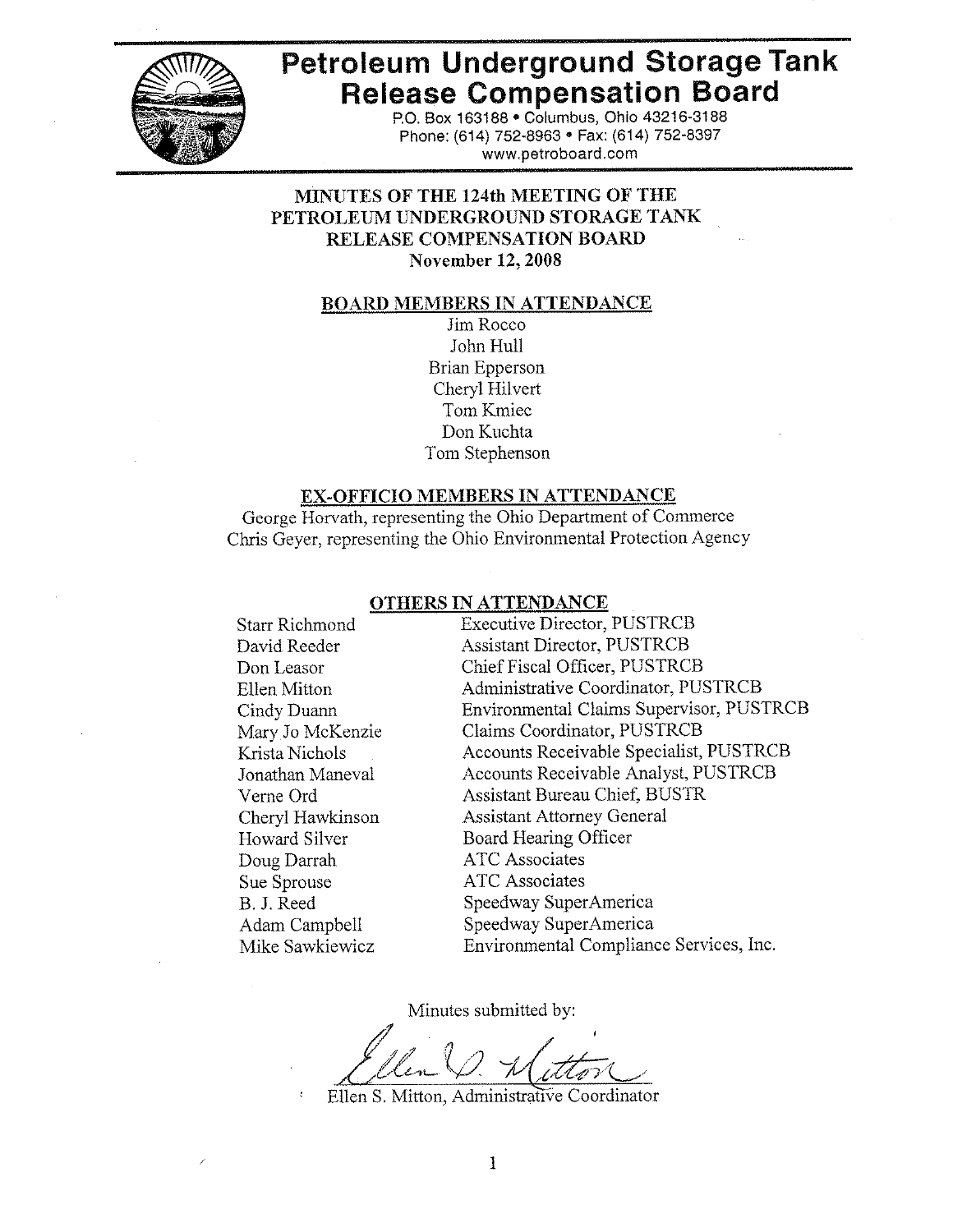#### **Call To Order:**

Chairman Rocco convened the one hundred twenty-fourth meeting of the Petroleum Underground Storage Tank Release Compensation Board on Wednesday, November 12, 2008, at 10:05 a.m. The following members were in attendance: Jim Rocco; John Hull; Brian Epperson; Tom Stephenson; Mayor Don Kuchta; Cheryl Hilvert; Tom Kmiec; George Horvath, representing Director Kimberly Zurz, Ohio Department of Commerce; and Chris Geyer, representing Director Chris Korleski, Ohio Environmental Protection Agency.

Chairman Rocco asked if there were any comments, questions, or discussions regarding the minutes from the September 10, 2008, board meeting and there were none. Mr. Hull moved to approve the minutes. Ms. Hilvert seconded the motion. A vote was taken and all members were in favor. The motion carried.

#### **BUSTR Report:**

Chairman Rocco called upon Mr. George Horvath, Bureau Chief, BUSTR, to present the BUSTR report.

Mr. Horvath indicated he met with the Ohio Petroleum Contractors Association (OPCA) last week to respond to questions regarding BUSTR and the future direction of the agency. Mr. Horvath stated that there seems to be concern that BUSTR may be moving toward more enforcement. He said that as a result of the rules, increased inspections, and the need to resolve these issues, in some instances, additional enforcement action is being taken by the Attorney General's Office. Although not all cases may be referred, more are expected in the future. Mr. Horvath said he welcomes questions from OPCA, OPMCA, and the Board. He requested that any unanswered questions remaining from the OPCA meeting be forwarded to Jennifer Rhoads of the OPMCA and she will consolidate them before forwarding them to BUSTR.

Chairman Rocco added that at last week's meeting, Mr. Horvath, Steven Krichbaum, Fire Marshal Bell, and Code Enforcement Chief Wambo made presentations to OPCA on a wide range of issues. Mr. Krichbaum presented statistics on the ongoing compliance inspections. The top five compliance violations were identified, noting that financial responsibility is currently at the top of the list. A copy of the statistics Mr. Krichbaum presented will be forwarded to the Board members.

Mr. Horvath said that the BUSTR Rule Revision Advisory Committee, consisting of UST owners and/or operators and other interested parties in Ohio, is tentatively scheduled to meet February 15, 2009. The areas that need addressed are training, secondary containment, and delivery prohibition or "red tagging."

Mr. Horvath stated that additional funds from the U.S. Environmental Protection Agency (USEPA) for compliance inspections had been granted last fiscal year, and with those funds, BUSTR inspectors had completed 32% of the required inspections. He stated that BUSTR inspectors are on track to complete 3,100 operational compliance inspections this year. Mr. Horvath said 2,526 inspections had been completed with 5,459 inspections remaining over the next 22 months to meet the August 8, 2010 deadline.

Mr. Horvath said that there are currently 3,969 active tank owners representing 7,986 registered facilities and a total of 23,170 registered tanks. He said that BUSTR had a total of 3,161 active releases and a total of 1,135 active closures.

#### **Financial Report:**

Chairman Rocco called upon Mr. Don Leasor, Chief Fiscal Officer, to present the Financial Report.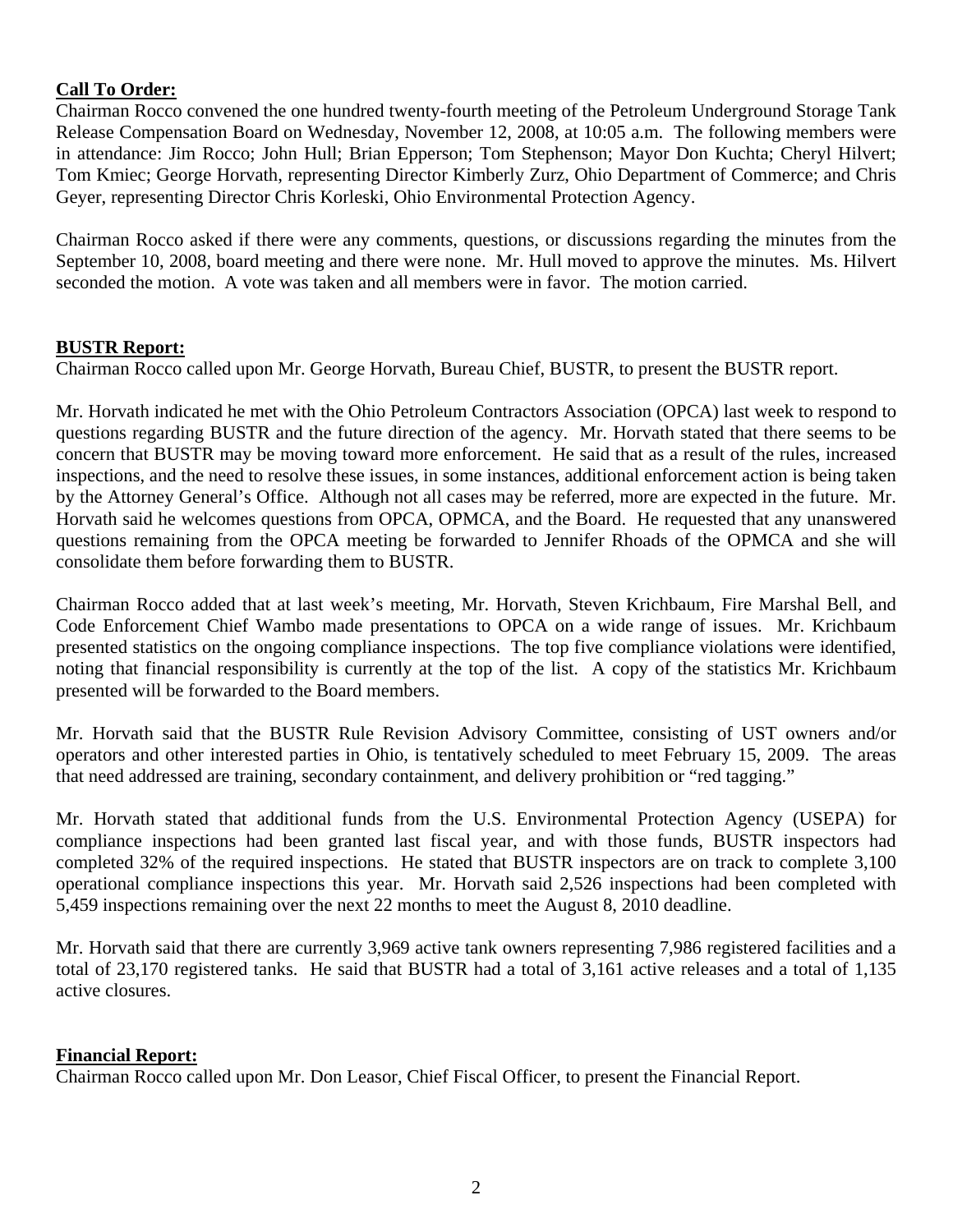Mr. Leasor stated that auditors from Schneider Downs had been in-house since November 3, and would be here until November 14 preparing the 2008 audit. He stated that a copy of the final draft of the audit would be mailed to each Board member around the third week in December. He said this would allow for each member to read the report and get back with either Starr Richmond or himself with comments or questions prior to the audit being sent to the State Auditor by December 31, 2008. Mr. Leasor requested that the finance committee members review the draft in detail and provide comment. The auditors plan to present the audit report to the Board at the first meeting in January 2009.

Mr. Leasor stated that the August and September financials were mailed to each member. He asked if there were any questions or concerns to be discussed. Hearing none, he began his report with the September income figures.

He said that the current unobligated balance is just under \$11.5 million. Mr. Leasor said that there is an additional \$8.1 million remaining in the obligated account that is set aside for fiscal year 2009 claim settlement payments, and another \$6.9 million is in the debt service account.

He noted that the claims expense for September was approximately \$330,000. Mr. Leasor said that \$2.1 million had been paid for claims this fiscal year as of November 10, 2008.

Mr. Leasor said that the salary line item is a little higher than usual at this time; however, he stated this was due to accrued leave being paid-out to an employee who retired and one that resigned. Mr. Leasor noted that this item will correct itself as the year progresses. Mr. Leasor stated that with the exception of cyclical items such as postage, printing and copying, and the trustee expense, all other expense line items are on target for the end of the first quarter.

# *Fee Statement Statistics*

Mr. Leasor referenced the Fee Statement Statistics sheet and said to date there had been approximately \$13.9 million in tank fees collected, representing 96.5% of the \$14.7 million budgeted for the 2008 program year. He said that this amount represents 21,233 tanks paid by 3,382 owners. Mr. Leasor stated there was an additional approximate \$350,000 collected, net of refunds, in prior year fees to date.

Mr. Leasor stated that 73% of the tanks were paid at the standard deductible and 27% were paid at the reduced deductible and these figures fall in line with the Board's historical collection averages.

Chairman Rocco requested that the finance committee report be discussed at this time rather than later in the meeting. He stated that the finance committee met on November 3, 2008 and discussed fees for the 2009 program year. Chairman Rocco said that the committee reviewed proforma statements which included a review of income, expenses, and claims expenses going out five years; the committee also reviewed proforma statements with a fee increase versus no fee increase. He said that the Fund needs to maintain an annual claims payout of about \$8 to \$10 million. During the review, the committee noted that the bond payoff would be in August 2013. As part of the bond covenant, the Fund is required to maintain an unobligated balance of \$7.5 million and pledged revenues must exceed 135% of the debt service charges plus 100% of estimated annual expenses. Bond principal and interest payments are funded a year in advance so that at any time, there is one year's bond payment in the bank that cannot be used. Therefore, he requested that Mr. Leasor prepare proforma statements with the assumption that the bonds be paid in full in either July 2011 or July 2012 instead of 2013.

Chairman Rocco called on Mr. Leasor to explain the early payoff preliminary observations. Mr. Leasor stated that if the bonds were called in July 2012, the Fund would avoid approximately \$500,000 in interest payments.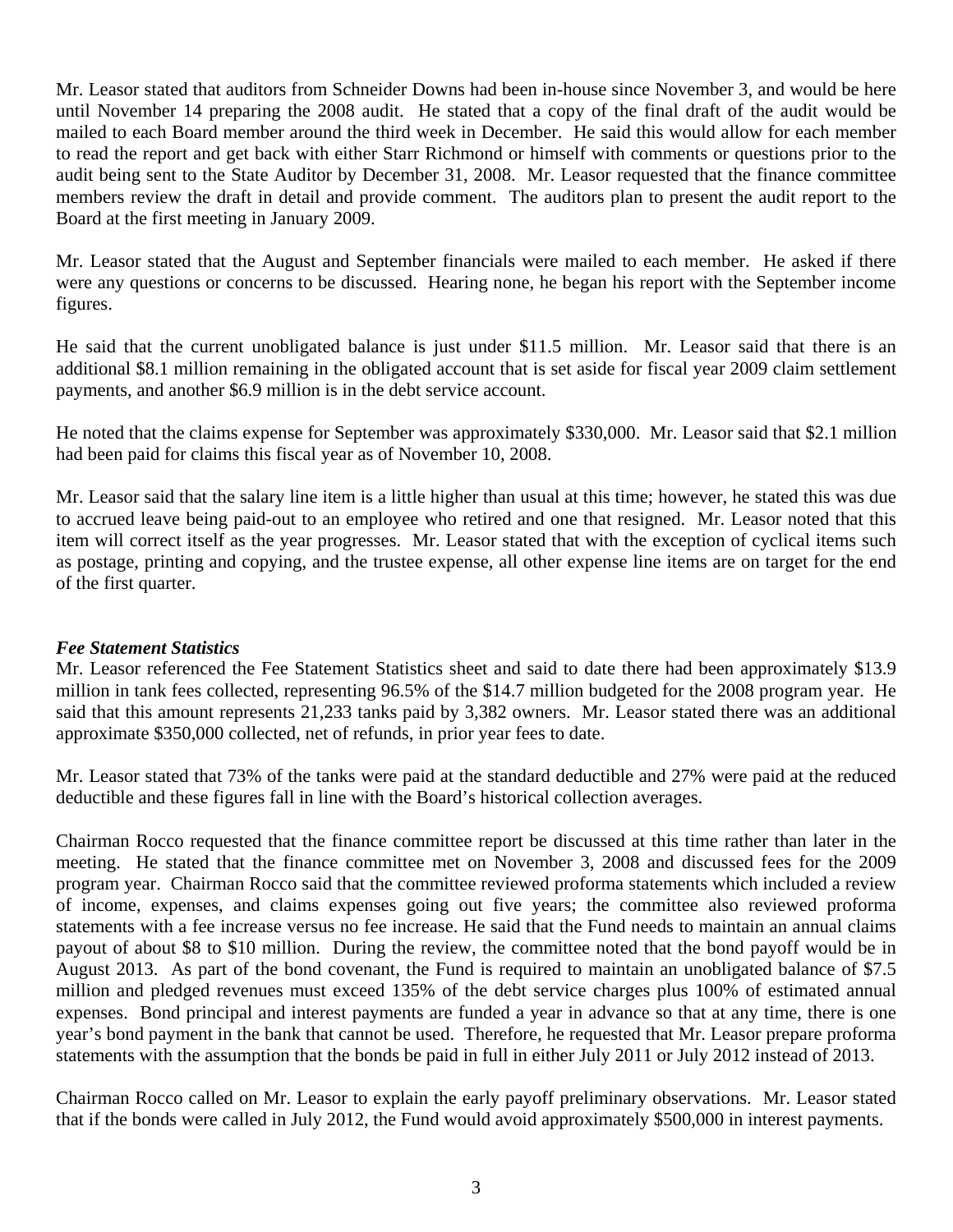He said that the claim payments funded for fiscal year 2012 could be increased to \$8 million due to the fact that in the following year, the Board would not have to comply with the bond covenant requiring that \$7.5 million be maintained in the unobligated fund. Mr. Leasor said using that scenario, the Board would be able to increase claim payments to \$9 million in fiscal year 2013.

Mr. Leasor said if the bonds were called in July 2011, the Fund would avoid approximately \$1.25 million in interest payments. He said if payment was made in 2011, the Board would need to decrease the claim payments being funded for fiscal years' 2010 and 2011 to \$8 million and \$7 million, respectively, to maintain a year-end balance of \$15 million in unobligated funds; \$15 million is the Fund's statutory financial soundness level. He said that in fiscal year 2013, the Board would be able to increase claims payments to \$9 million again.

Chairman Rocco indicated there would be an early termination penalty of \$3,000 and that the interest received would decrease by approximately \$300,000 as no interest would be earned from the Debt Service Fund after the bonds had been paid. The net result would be that the termination penalty would be far less than the interest payment reduction. He stated that both observations – paying the bonds off in July 2011 or in July 2012 – were viable options, but there would not be a decision made today.

Chairman Rocco said that the committee recommended to the Board that no fee increase or change in deductible amounts be implemented for program year 2009. Chairman Rocco recommended Board members contact Ms. Richmond for a copy of the Proforma Statements.

# **Claims Report:**

Chairman Rocco called on Ms. Cindy Duann, Environmental Claims Supervisor, to present the claims report. Ms. Duann said that currently the total maximum liability of in-house open claims is approximately \$29.2 million. She said using the historical claim payout of 65 percent, the actual anticipated claim liability of unpaid claims is about \$19 million. Ms. Duann said that 1,701 sites had received an NFA and the average cleanup cost per NFA site is \$121,362. Ms. Duann said that in comparison, the 124 NFA sites cleaned up exclusively under BUSTR's 1999 and/or 2005 corrective action rules averaged only \$73,639 per site. She said of the 124 RBCA sites, only 67 sites had reached their deductible with an average cleanup cost per site of \$102,073.

Ms. Duann said there are currently 36 claims under appeal. She stated that many of these appeals have had settlement addendums sent and several appeals are awaiting more information from the tank owners.

Ms. Duann said that in the last four months, a monthly average of 73 claim packages had been received and the staff settled an average of 61 claims per month. She said that the average payout rate in this program year is at 68.5 percent. Ms. Duann said in October, 63 claims had been settled, with a higher claim payout rate of 82 percent. She stated that a record high 114 claim packages had been received in October. Ms. Duann stated that a lump sum settlement would be negotiated with a major oil company this program year involving 29 NFA sites for a total of 136 claim settlements.

Ms. Duann said the Board had received a total of 43 eligibility applications so far this program year, averaging 11 applications per month and an average of eight applications have been determined monthly. She stated that the eligibility approval rate is at 73 percent. Ms. Duann said that as of the beginning of October, Mr. Reeder had been reviewing the incoming eligibility applications to enable Ms. Duann to focus on claim settlements and appeals.

Ms. Duann said the Board had received 60 cost pre-approval applications and responded to a total of 81 applications during the first four months of this program year. Ms. Duann stated that requests for pre-approval are being reviewed within thirty to forty-five days.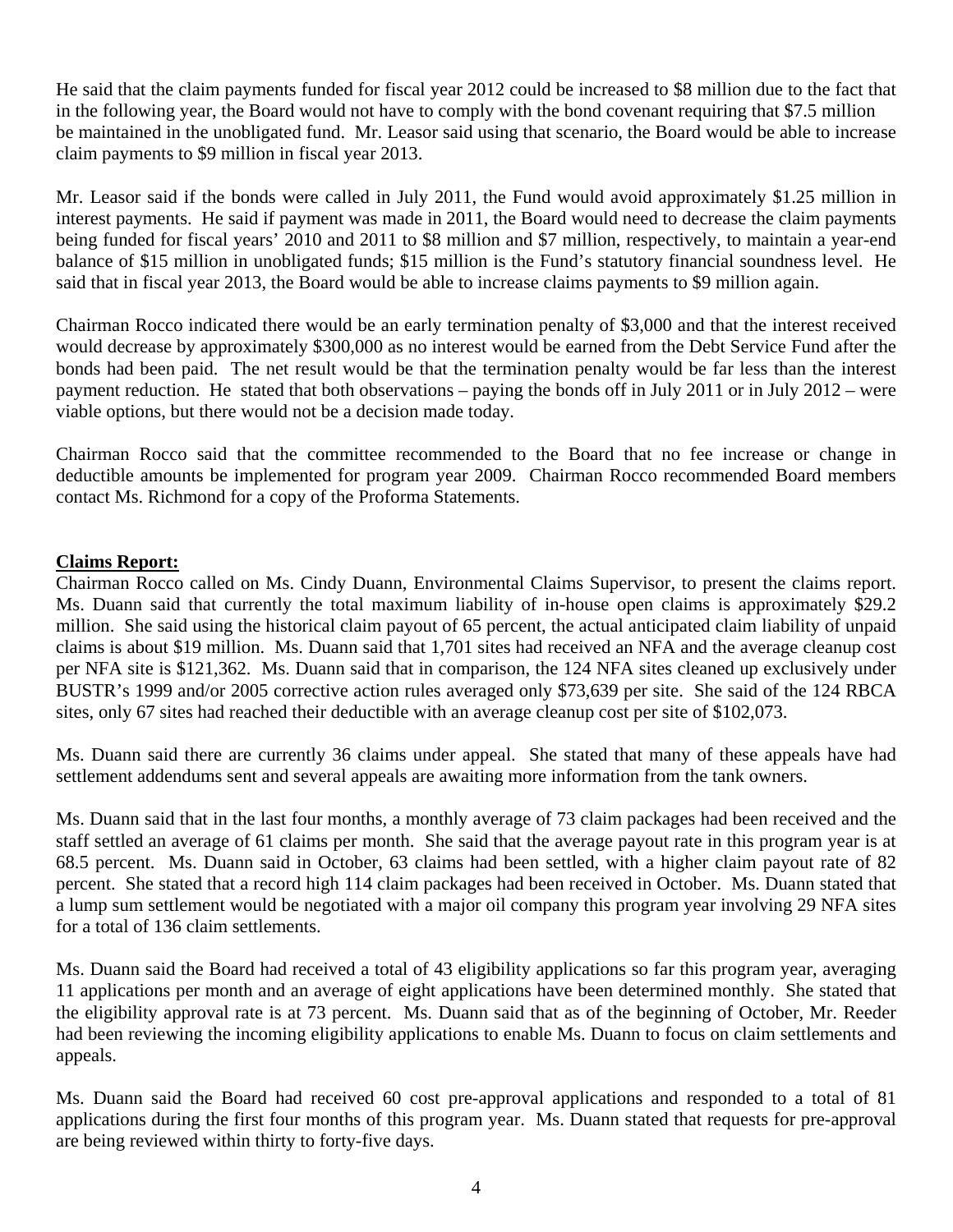# **New Business**

#### *Appeal*

# Braceville Turnpike LTD, John Ridel, Manager, Facility #20567-0001

Mr. Howard Silver, Board Hearing Officer, presented his Report and Recommendation to the Board on the appeal of Braceville Turnpike LTD (Braceville) regarding the denial of a Certificate of Coverage (COC) for program year July 1, 2006 to June 30, 2007. He stated that the facility is located at 4322 State Route 5 in Newton Falls, Ohio.

Mr. Silver said that the ex parte record hearing was held on October 6, 2008, as no representative on behalf of Braceville appeared for or participated in the hearing. He noted that Braceville had received written notice on August 8, 2008, of the hearing scheduled for October 6, 2008; however, no communication had been received from Braceville as to attending the hearing.

Mr. Silver stated on February 7, 2007, a Notice of Pending Denial was directed to Braceville advising it that while the Fund had received the 2006 annual tank fees, the COC could not be issued for the underground storage tanks located at the facility. He stated that Braceville had been denied a COC upon review of the registration data obtained from BUSTR indicating the lack of overfill and spill prevention, no BUSTR registration, no submission of an 041 affidavit attesting that no release had been suspected or confirmed, and no leak detection records were submitted.

On March 6, 2007, Braceville resubmitted the 2006 Annual Fee Assessment Statement along with the 041 affidavit, BUSTR registration, and documents showing that the USTs had overfill and spill prevention. However, Braceville did not submit the required leak detection records and the monthly product inventory reconciliation. Based upon the fact that Braceville failed to provide all the required documents, the Director of the Fund issued a Notice of Determination to Deny Assurability on April 20, 2007.

Mr. Silver stated that the director's order to deny a Certificate of Coverage for the program year July 1, 2006 to June 30, 2007, comprises valid state action pursuant to Ohio Administrative Code 3737-1-04.1 and should be affirmed.

Mr. Horvath moved to uphold the hearing officer's findings of fact, conclusions of law, and recommendation. Mr. Geyer seconded. A vote was taken and all were in favor. The motion carried.

# *Hardship Application*

# Claim #18344-0001/10/26/98 Red Stripe Associates, Gary Glessner

Ms. Richmond said that the release site is 50708 National Road in St. Clairsville, Ohio. She said that this is the eighth request for hardship status submitted by Red Stripe Associates. Previous hardship applications expired in 2001, 2002, 2003, 2005, and 2006. Ms. Richmond stated that the sixth application was denied in September 2006 and a subsequent application was approved in November 2007. She said that to date, the Fund has reimbursed Red Stripe Associates almost \$135,000, and there is an additional \$20,500 pending payment.

Ms. Richmond said a US Environmental Protection Agency (EPA) financial capacity test was used to evaluate Red Stripe's cash flow and to determine its ability to carry debt. She said that based on the information provided in the hardship application and the financial capacity test, it was determined that Red Stripe is in a position to self finance these corrective action costs. Ms. Richmond recommended that the Board deny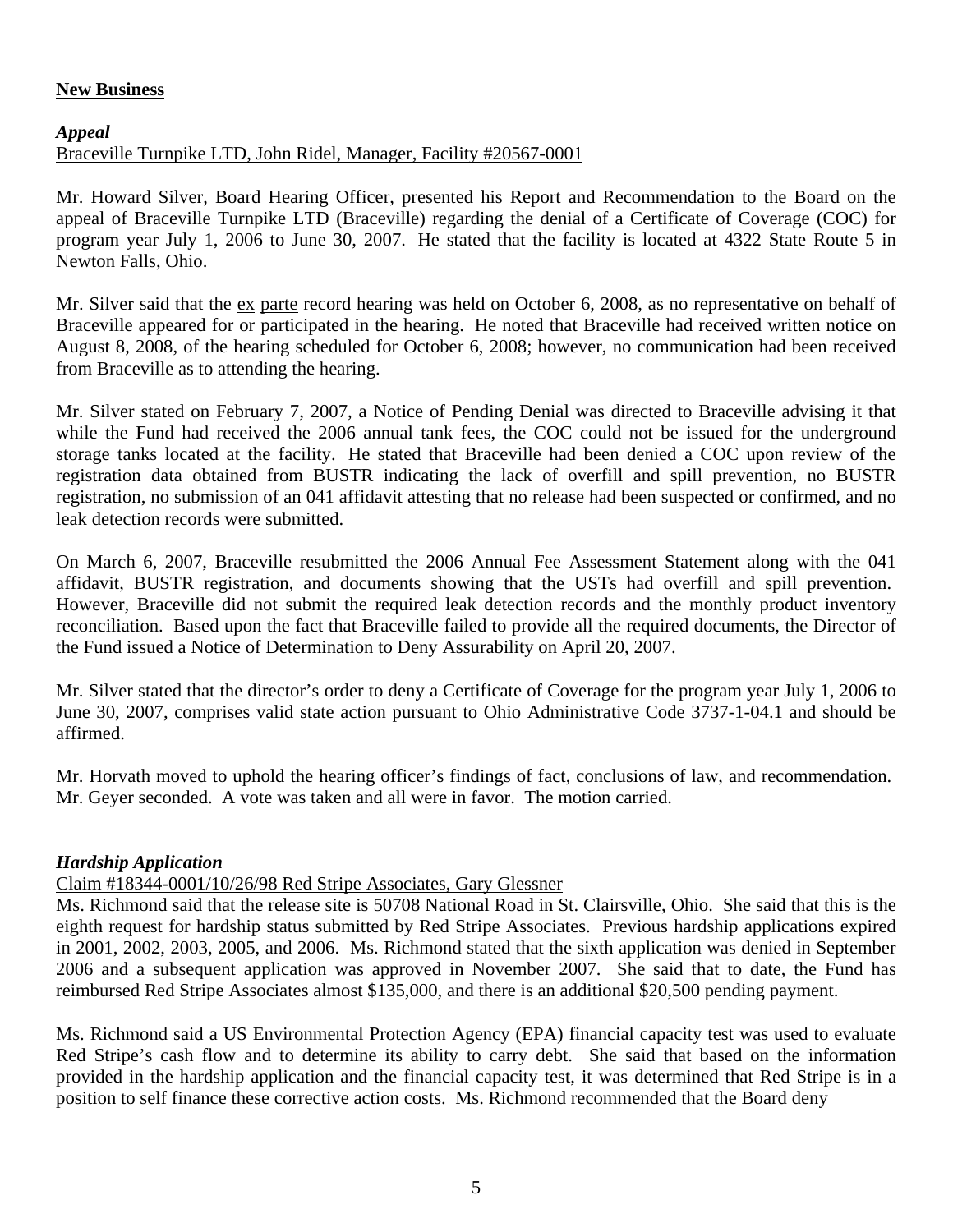hardship status to Red Stripe Associates. Mr. Stephenson moved to deny hardship status to Red Stripe Associates; Mr. Hull seconded. A vote was taken and all were in favor.

# *Outstanding Fees*

Chairman Rocco stated that in the front of each Board member's book there was a listing of facilities with outstanding fees owed to the Board. He stated that he requested Ms. Richmond to prepare these statistics and he had been astounded at the amount of outstanding fees owed to the Fund. Chairman Rocco said the list is by county and gives the number of owners, number of facilities, outstanding per-tank fees, and the total outstanding, including late fees. He noted this was for informational purposes, but wanted the members to be aware that there is over \$5 million in outstanding annual fees and late fees split almost evenly between fees and penalties. Ms. Richmond said that to the best of her knowledge, the facilities on this list were still active facilities with tanks in the ground; it does not contain sites where tanks had been removed and fees were still owed to the Fund. Ms. Richmond said that she and the auditors were working together to develop new methodology to determine the fees that are uncollectible.

#### *Certificate of Coverage Ratification*

Chairman Rocco called upon Ms. Richmond to present for ratification by the Board the lists of owners who, since the last Board meeting, had either been issued or denied a Certificate of Coverage.

Ms. Richmond explained that behind Tab 8 there are two lists of owners. The first is a listing of owners who had been issued a program year 2007 Certificate of Coverage; and, behind the blue divider page, a listing of owners who had been denied a program year 2007 Certificate of Coverage. She said that behind Tab 9 there is a list of owners who had been issued a program year 2008 Certificate of Coverage; and, behind the blue divider page, a listing of owners who had been denied a program year 2008 Certificate of Coverage.

Ms. Richmond said that the process used to review the fee applications and issue or deny a Certificate of Coverage included a review for completeness to determine that full payment had been made, financial responsibility was demonstrated, and BUSTR registration was complete. In a second level of review, BUSTR registration data is considered to determine whether tanks for which coverage is sought are in compliance with BUSTR rules. Ms. Richmond said if there are no issues, the facility receives a Certificate of Coverage.

Ms. Richmond explained that if compliance issues are discovered, notice is provided to owners in accordance with Board rules and the Revised Code. Throughout this process the Board's staff works with owners to correct the fee statement record and/or the BUSTR registration record. She stated that the staff often continues to work with owners even after a determination to deny a Certificate of Coverage had been issued. The Board's rules and the Revised Code make provisions for an appeal of the determinations issued within this process.

Ms. Richmond asked that the Board ratify her actions with respect to the 40 facilities receiving 2007 Certificates of Coverage.

Mr. Hull moved to ratify the list of 2007 Certificates of Coverage that were granted. Mayor Kuchta seconded. A vote was taken and all were in favor. The motion passed.

Ms. Richmond stated that all of the processes as stated in the Board's rules and the Revised Code were followed in making the determinations for denying Certificates of Coverage. Ms. Richmond asked that the Board ratify her actions with respect to the 34 facilities that were denied a Certificate of Coverage for program year 2007.

Mr. Hull moved to ratify the list of 2007 Certificates of Coverage that were denied. Ms. Hilvert seconded. A vote was taken and all were in favor. The motion passed.